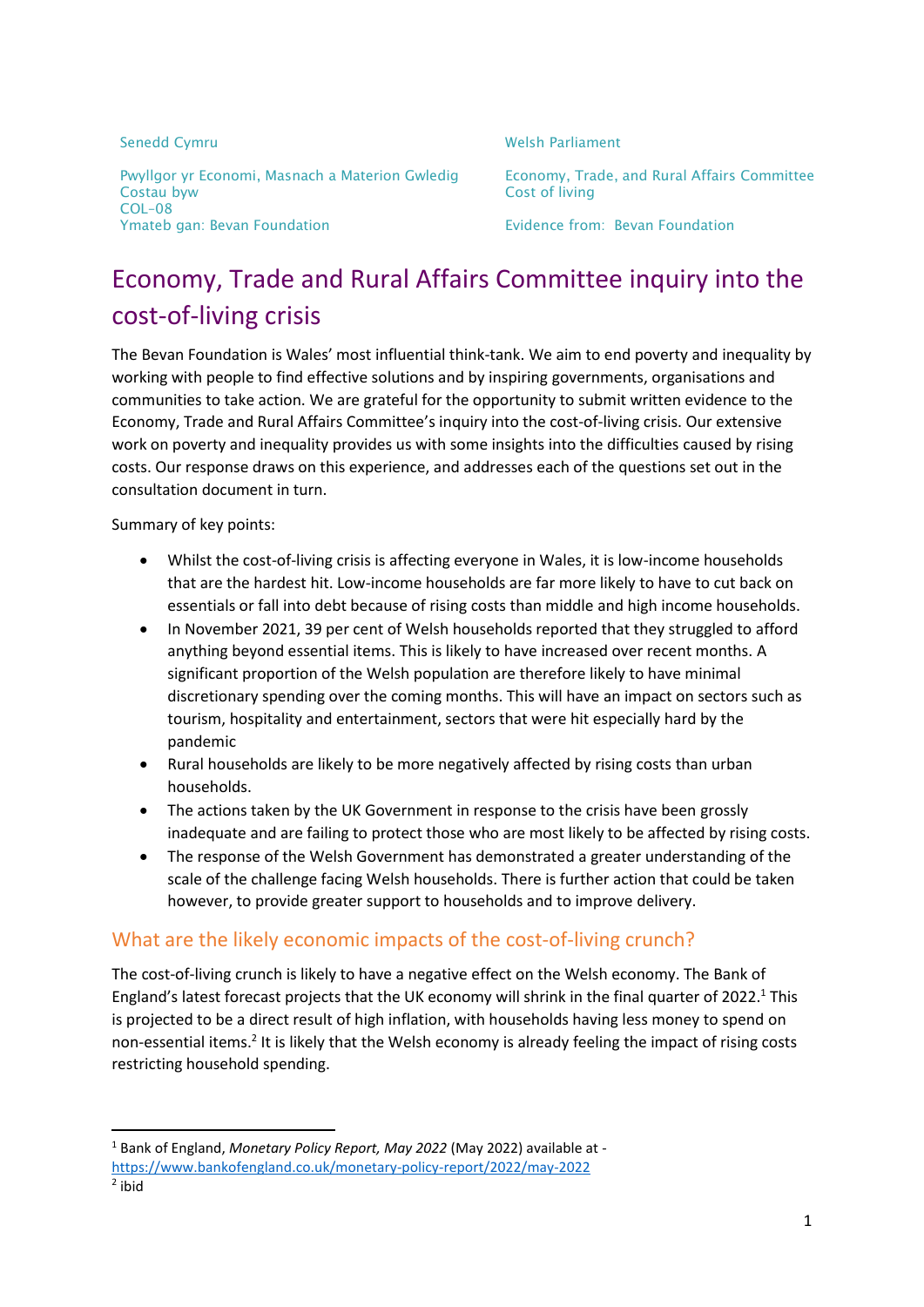Since December 2020 the Bevan Foundation has commissioned three polls from YouGov as part of its "snapshot of poverty" series. Our most recent poll, undertaken in November 2021 found that 39 per cent of Welsh households did not have enough money to buy anything beyond essential items.<sup>3</sup> This marked a significant deterioration from the position in May 2021 when 33 per cent of households reported that they did not have enough money to spend on anything other than essentials.<sup>4</sup>

More recent increases in living costs are likely to have seen the position of many Welsh households deteriorate further. A significant proportion of the Welsh population are therefore likely to have minimal discretionary spending over the coming months. This will have an impact on sectors such as tourism, hospitality and entertainment, sectors that were hit especially hard by the pandemic. In turn, this could have an impact on unemployment, with the Bank of England forecasting that unemployment will increase past 5 per cent over the coming months.<sup>5</sup>

Even businesses that provide essential services are likely to feel the impact of the cost-of-living crunch over the coming months. In November 2021, a staggering 165,000 Welsh households either sometimes or always struggled to afford all their essentials.<sup>6</sup> Households trapped in such a position face an impossible choice, cut back on essentials, borrow money, or fall into arrears on a bill. Businesses are therefore likely to have to manage higher rates of arrears and debt from their customers.

More importantly than the impact on business, however, is the impact of such pressures on the thousands of Welsh households that are struggling to afford all the essentials they require. Over recent months the Bevan Foundation have been working in partnership with Action in Caerau and Ely to understand people's lived experience of poverty. Through this work we have heard first-hand about the difficult decisions Welsh households are having to make on a daily basis as a result of rising costs. The insights shared by Action and Caerau and Ely in response to this committee's inquiry captures vividly the real-life impact of these pressures.

### How are cost of living pressures affecting the workforce, and how are different groups within the workforce being affected?

For thousands of people across Wales, being in work was no guarantee of good quality living standards long before the more recent pressure on costs. In 2017/18 to 2019/20 250,000 adults and 140,000 children were living in poverty in households where at least one adult was in work.<sup>7</sup> Of these, 120,000 adults and 70,000 children were living in poverty where all adults living in the household were in work.<sup>8</sup>

**.** 

[https://statswales.gov.wales/Catalogue/Community-Safety-and-Social-](https://statswales.gov.wales/Catalogue/Community-Safety-and-Social-Inclusion/Poverty/childreninrelativeincomepoverty-by-economicstatusofhousehold)

[Inclusion/Poverty/childreninrelativeincomepoverty-by-economicstatusofhousehold](https://statswales.gov.wales/Catalogue/Community-Safety-and-Social-Inclusion/Poverty/childreninrelativeincomepoverty-by-economicstatusofhousehold)

<sup>3</sup> Bevan Foundation, *A snapshot of poverty in winter 2021* (December 2021) available at <https://www.bevanfoundation.org/resources/poverty-in-winter-2021/>

<sup>4</sup> ibid

 $5$  Bank of England n(1)

<sup>6</sup> Bevan Foundation n(3)

<sup>7</sup> Stats Wales, *Working age adults in relative income poverty by economic status of household* available at [https://statswales.gov.wales/Catalogue/Community-Safety-and-Social-](https://statswales.gov.wales/Catalogue/Community-Safety-and-Social-Inclusion/Poverty/workingageadultsinrelativeincomepoverty-by-economicstatusofhousehold)

[Inclusion/Poverty/workingageadultsinrelativeincomepoverty-by-economicstatusofhousehold;](https://statswales.gov.wales/Catalogue/Community-Safety-and-Social-Inclusion/Poverty/workingageadultsinrelativeincomepoverty-by-economicstatusofhousehold) and Stats Wales, *Children in relative income poverty by economic status of household* available at -

<sup>8</sup> ibid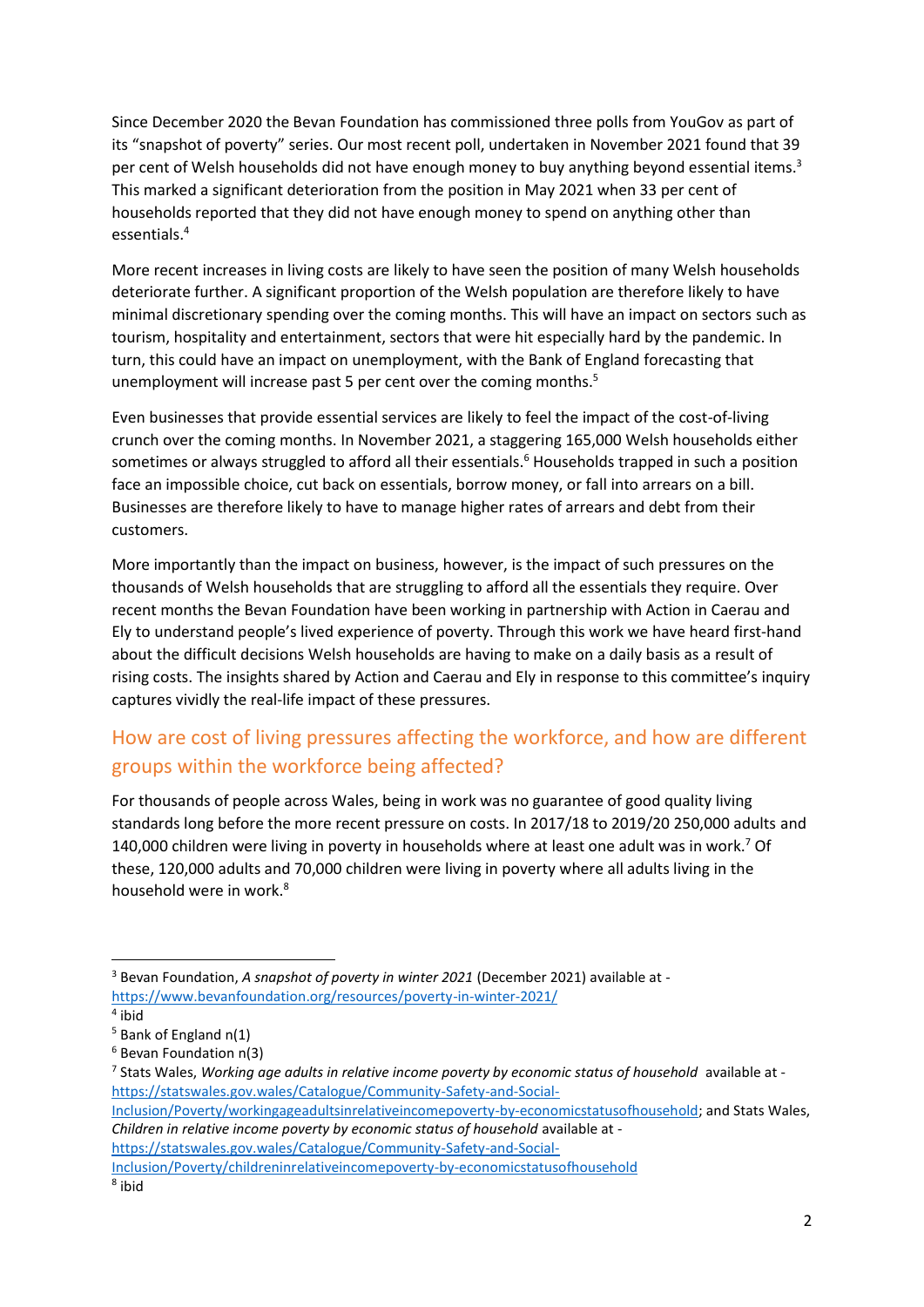Low pay, irregular working hours and unfair terms and conditions are all factors that have contributed to high numbers of people living in poverty despite being in work. When these factors combine with an inadequate social security system and high housing and childcare costs, it is little wonder that so many households were already finding life difficult. It is these workers that are being hardest hit by cost-of-living pressures.

There is a body of evidence that demonstrates that workers in low-income households are being harder hit by rising costs than workers in high-income households. For example, the Bevan Foundation's most recent *Snapshot of poverty* report showed that lower income household were more likely to cut back on essentials and were more likely to have fallen into debt in November 2021 than higher income households.<sup>9</sup>

Low-income households spend a higher proportion of their household expenditure on essential items such as food and fuel.<sup>10</sup> As a result, when costs rise low-income households have far less wiggle room within their budget, forcing households to cut back or fall into debt. Given that there were 250,000 working age adults living in poverty in working households even before the current crisis, it is clear that the number of workers that are set to be pushed into real hardship will be significant.

Not only are low-paid workers more likely to be directly affected by increases in costs, but they could also be at greater risk of the broader economic effects of the crisis. As set out in our response to question 1, increasing costs are likely to lead to people cutting back on discretionary spending as they try and ensure they have enough money to spend on essentials. This in turn is likely to have an impact on unemployment rates.

Some of the sectors that are most likely to be negatively affected by households cutting back on non-essential spending are sectors that were shut completely during Covid-19 lockdowns. The sectors that were locked down, were, by default, providing non-essential services and goods. The fact that low paid workers were more likely to work in locked down sectors therefore raises the concern that low paid workers could bare the brunt of any increase in unemployment. $11$ 

It is not just low-income workers that are likely to be more negatively affected by rising living costs. Households with children, disabled people and minority ethnic groups are all likely to be more significantly affected by rising costs than the general workforce.<sup>12</sup> This is in part the result of such households being more likely to live in poverty prior to the current crisis.

#### How are cost of living challenges impacting upon businesses and economic sectors, and how are businesses responding to these?

As set out in response to the previous two questions cost of living challenges are set to have a significant impact on Welsh businesses. Rising costs are already squeezing household incomes, meaning that households have less disposable income. This is likely to have a negative effect on sectors such as hospitality and tourism as households reduce their spending on non-essential items.

**.** 

<sup>&</sup>lt;sup>9</sup> Bevan Foundation, n(3)

<sup>10</sup> Bevan Foundation, *State of Wales briefing: Cost of living* (February 2022) available at <https://www.bevanfoundation.org/resources/state-of-wales-briefing-cost-of-living/> (member only)

<sup>11</sup> Wales Fiscal Analysis, Cardiff University, *Covid-19 and the Welsh economy: shutdown sectors and key workers* (June 2020) available at -

https://www.cardiff.ac.uk/ data/assets/pdf file/0009/2409921/Covid economy report 1 Final rep.pdf <sup>12</sup> Bevan Foundation n(3)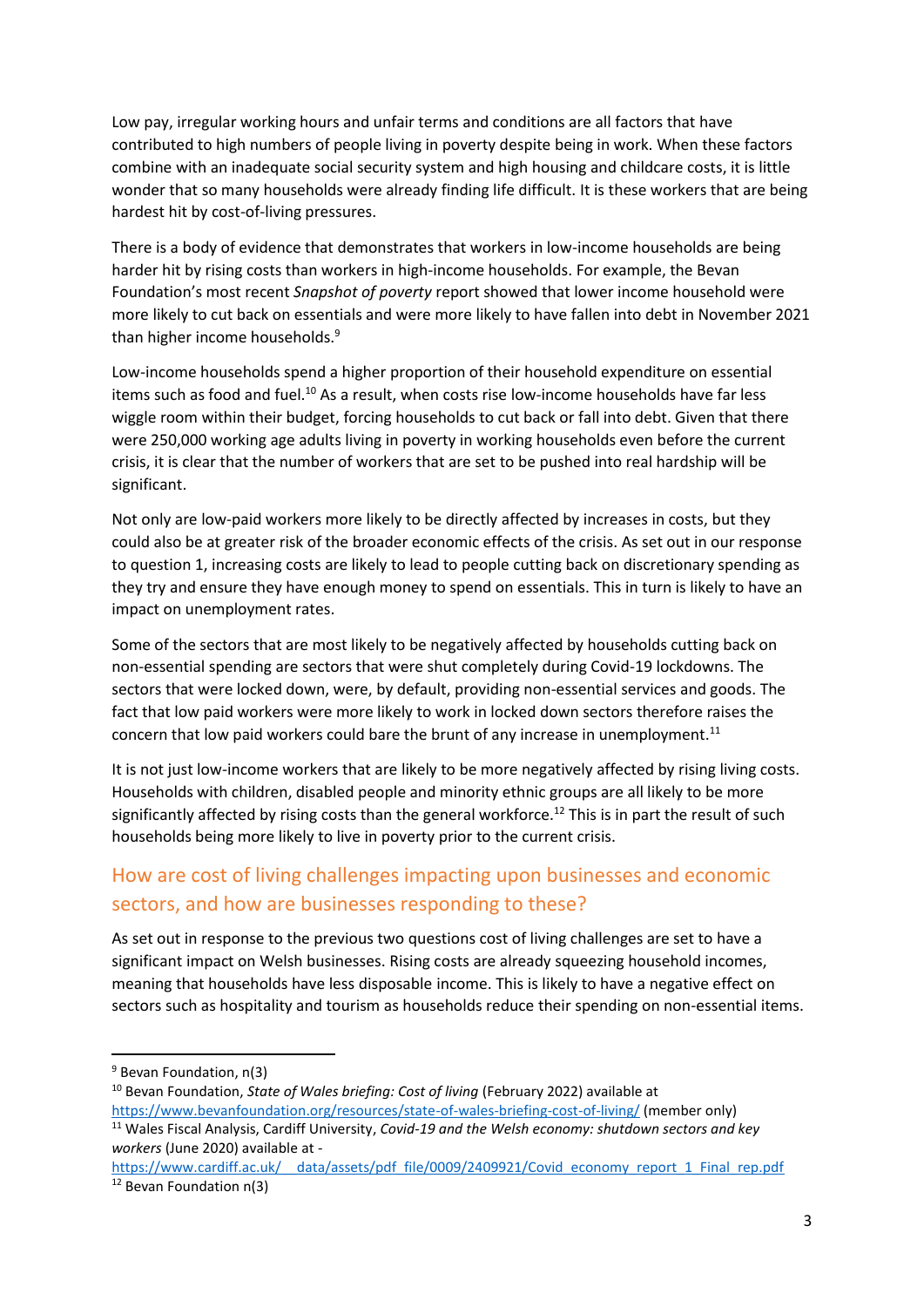Even those businesses that offer essential services are likely to be affected, with more and more households set to fall behind on their bills as they try and make to ends meet.

The challenge facing businesses are compounded by the fact that the same factors that are affecting consumer behaviour is also affecting the ability of businesses to respond to changing demand. Rising food and energy costs, for example, are already eating into the margins of many restaurants. Dropping prices to entice more customers is therefore unlikely to be viable option for many.

### How are rural communities being affected by the cost-of-living crunch, and to what extent are the pressures they face different to urban areas?

Rural communities are likely to be more severely affected by the cost-of-living crunch than urban communities. There are two primary reasons why rural communities are likely to be more severely affected.

First, household expenditure is higher in rural areas than in urban areas. The average rural household at GB level spends £641.10 per week on essentials compared with £572.90 for the average urban household.<sup>13</sup> Rural households therefore have less room within their budgets to manage any increases in living costs, with this being especially true for low-income households in rural areas.

A second reason why rural households are more likely to negatively affected by rising living costs is that public services and charitable support are harder to access in rural areas. The difficulty in accessing public services is one reason why rural households face higher living costs than urban households. A lack of public transport, for example, means that rural households are more reliant on private vehicles. As a result, the average rural household spends £105 per week on transport compared to £76.40 a week for the average urban household.<sup>14</sup> It is also likely to mean, that emergency support, such as that provided by foodbanks will be harder to access in rural areas, with people having to travel to local towns or larger villages to access support. Low-income households living in rural areas could therefore face a double challenge as they seek to manage rising living costs.

## How effective are the support measures that the Welsh and UK governments have put in place, and what further support might be needed over the coming months?

The measures put in place by the UK Government to manage the cost-of-living crisis have been grossly inadequate. To date the UK Government has taken very little action to provide targeted support to low-income households, the households that will be most seriously affected by rising costs. Action such as increasing benefits in line with inflation and ending the freeze on the Local Housing Allowance will put more money in the pockets of the households that need it the most, reducing the risk of households having to chose between heating and eating. Such measures would not only benefit people that are out of work but will also benefit many workers that are in low paid roles.

The response of the Welsh Government has demonstrated a greater understanding of the scale of the challenge facing Welsh households. Analysis undertaken by Wales Fiscal Analysis at Cardiff University shows that the nearly £340m package of measures announced by the Welsh Government

1

<sup>&</sup>lt;sup>13</sup> Bevan Foundation n(10)

 $14$  ibid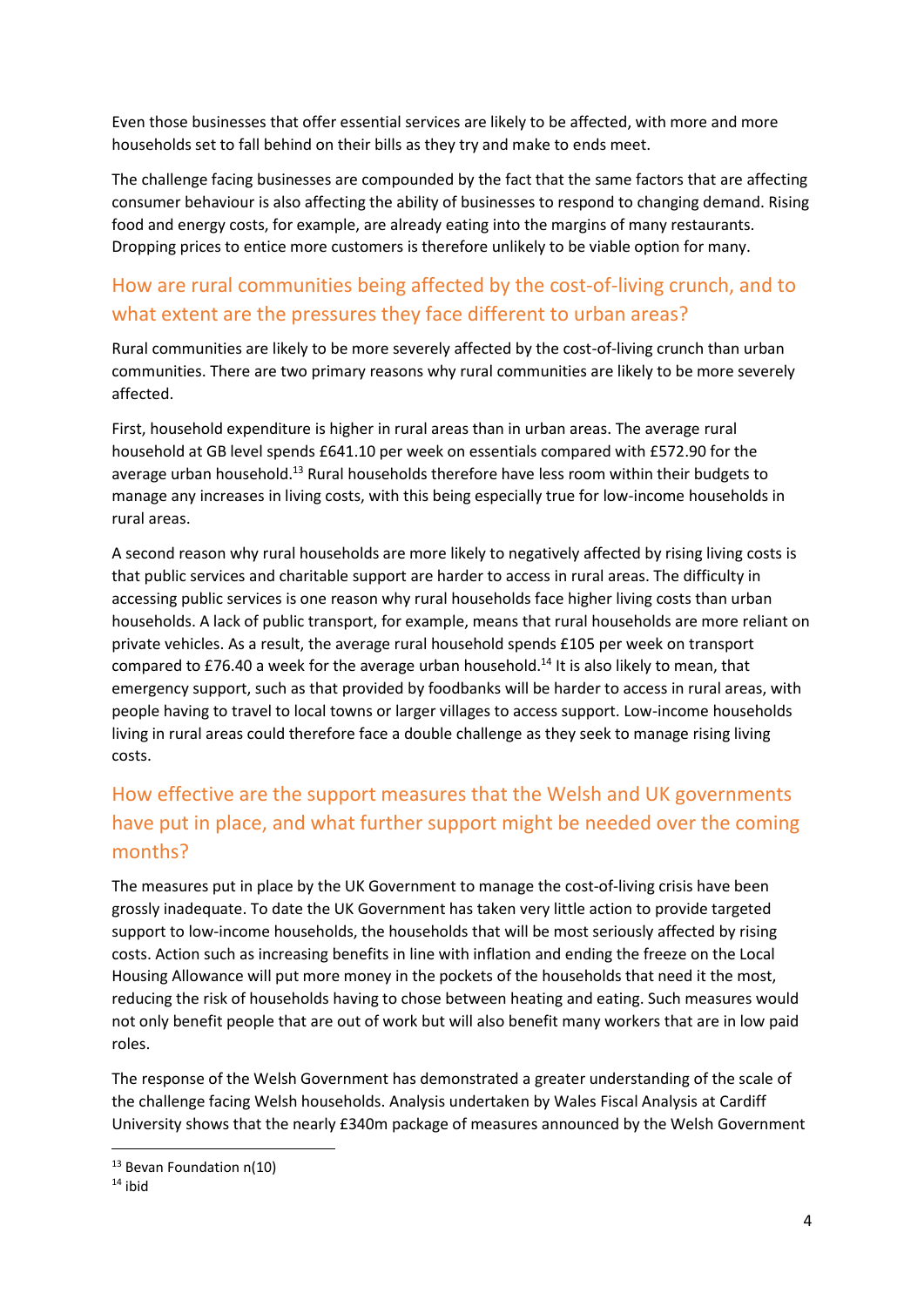in February 2022 to support families is significantly more generous than the measures taken in other parts of the UK.<sup>15</sup> There is no doubt that measures such as the creation of the Winter Fuel Support Payment and extending the provision of support in lieu of Free School Meals until the end of the summer will make a significant difference. There are further steps that could be taken, however, to further ease the pressure faced by Welsh households.

In February 2022 the Bevan Foundation published its *Welsh action plan* for responding to the costof-living crisis.<sup>16</sup> We are pleased that a number of the recommendations made by the Bevan Foundation have since been taken forward by the Welsh Government. Some of our recommendations are still to be actioned, however. Perhaps the most significant of these was our recommendation for the Welsh Government to top up local authorities' Discretionary Housing Payments allocations to the maximum permitted in 2022/23.<sup>17</sup> Doing so could significantly boost the ability of local authorities to provide additional support to households struggling with rising living costs.

Just as important as increasing the level of support that is available to Welsh households is improving the way that support is delivered. Even before the pandemic the Welsh Government and Welsh local authorities provided significant levels of means-tested support to people on low incomes. From Free School Meals to the Council Tax Reduction Scheme to the Discretionary Assistance Fund, these grants and allowances acted as a vital additional lifeline to Welsh families. In 2019 there were 12 different grants and allowances that provided support to low-income families.<sup>18</sup> Each of these were administered separately. This meant that eligibility criteria could differ, or even where the eligibility criteria were identical, people were still having to submit multiple applications to access all the support they were entitled to. As a result, thousands of people across Wales were missing out on support they were entitled to. 19

The extra schemes introduced by the Welsh Government in response to the pandemic and the costof-living crisis has exacerbated this challenge. As a result, a low-income family with two children aged 2 and 7 could potentially have to submit six different application forms to access all the support they are entitled to from the Welsh Government and Welsh local authorities. This could grow to eight if they need to access further discretionary support through the Discretionary Assistance Fund or Discretionary Housing Payments. This complicated process is likely to explain, at least in part, why fewer than half of eligible households had made an application for the Winter Fuel Scheme as of February 9th.<sup>20</sup>

Pulling these grants and allowances together into a coherent Welsh Benefits system could provide an opportunity to address these challenges. Doing so would provide an opportunity to improve the support provided by each scheme and allow people to apply for all the support they are entitled to in one place. This could boost take-up, putting money into the pockets of families that need it the

1

<sup>15</sup> Wales Fiscal Analysis, Cardiff University, *When ends don't meet, a cost of living update* (March 2022) available at -

https://www.cardiff.ac.uk/ data/assets/pdf file/0005/2612237/cost\_of\_living\_report\_08Mar2022.pdf

<sup>&</sup>lt;sup>16</sup> Bevan Foundation, *The cost of living crisis: a Welsh action plan* (February 2022) available at -

<https://www.bevanfoundation.org/resources/the-cost-of-living-crisis-welsh-action-plan/>

 $17$  ibid

<sup>18</sup> Bevan Foundation, *A Welsh Benefits System, how it can help solve poverty* (September 2020) available at <https://www.bevanfoundation.org/wp-content/uploads/2020/09/Welsh-Benefits-System-Final-Report-1.pdf>  $19$  ibid

<sup>&</sup>lt;sup>20</sup> Comments made by the Minister for Equality and Social Justice, Jane Hutt in plenary on February 9 2022